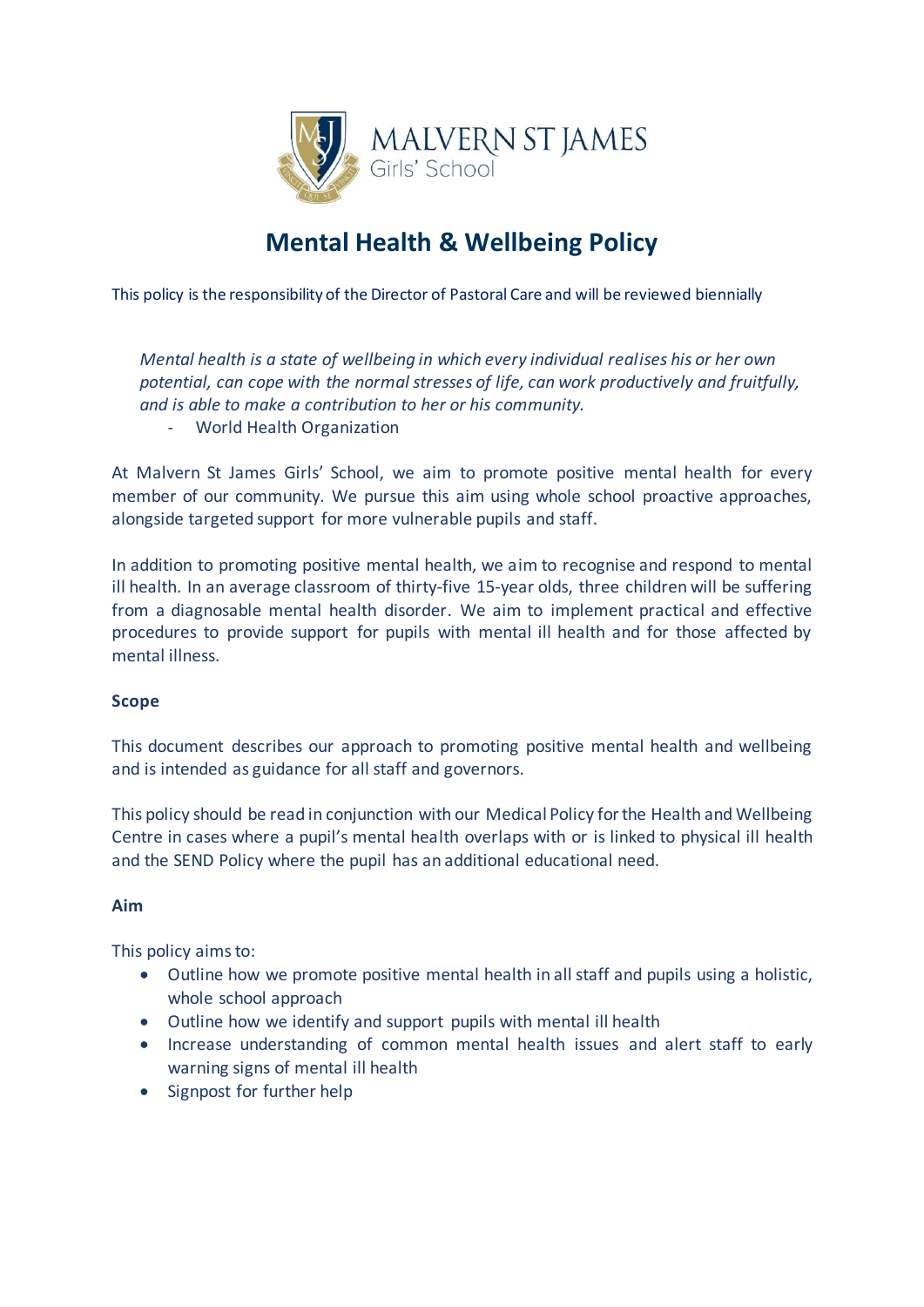## **Malvern St James Girls' School's Whole School Approach**

The following principles underpin our approach to supporting the development of mental health and wellbeing strategies within the school.



#### **Ethos**

Key principles used to foster good mental health at Malvern St James Girls' School are:

- Creating a community where all feel a sense of belonging; all are known and valued
- Taking a person-centred approach, treating everyone as an individual
- Proactive resilience building & problem solving
- Pastoral care and the wellbeing of pupils is everyone's responsibility

#### **Curriculum and PSHEEC**

Through PSHEEC we teach the social and emotional skills that will give pupils the knowledge to be more resilient, to understand mental health, to reduce the stigma around mental ill health and to explore healthy coping strategies for life's challenges. **(See Appendix 1)**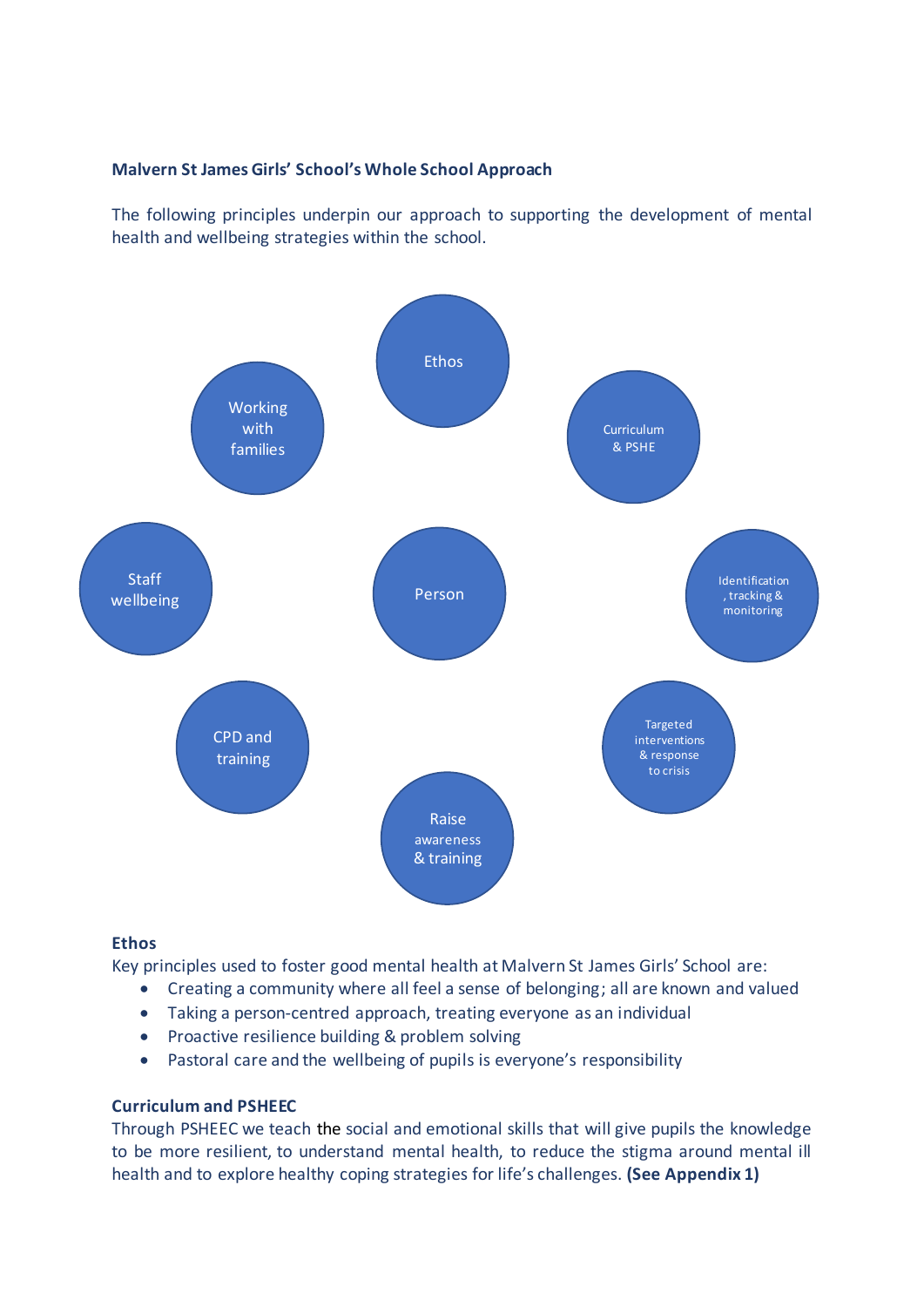Spirituality is supported and encouraged in various forms including whole school assemblies, enrichment, Quest and weekend services led by the Chaplain.

#### **Identification, tracking and monitoring**

Staff are provided with training to recognise warning signs for mental ill health through inset, twilight training and Youth Mental Health First Aid training.

During Mental Health and Wellbeing Week, pupils and staff will complete an anonymous wellbeing survey to identify areas which require development and strategies which are working well.

The Health and Wellbeing Centre is staffed by qualified nurses at all times during term time. When a pupil presents with signs or symptoms of mental ill health the nurse on duty may use the SCARED tool, which screens for anxiety related disorders and the Mood and Feelings Questionnaire, which screens for depression.

Early identification and intervention significantly increasesrates and success of recovery.

All pastoral and health observations are recorded on CPOMS which helps to identify patterns of behaviour or concern.

There are many outlets for pupil voice including Student Council, Boarding Council and Food Council. There is also an online Pupil Postbox which can be used to contact The Director of Pastoral Care about any concerns or questions a girl may have.

Staff are approachable and willing to listen to pupils, offering open door policies and drop in sessions; ensuring every pupil has an adult they can turn to when in need.

Staff recognise that boarders may need additional support, being away from home and in some cases, living in an environment which has significant cultural differences.

Staff are aware of the potential vulnerability of those with protected characteristics (Equality Act 2010)

# **Targeted interventions and response**

When a pupil is identified as requiring additional emotional support, there are a range of options available to them.

- Pastoral Champions run Chocolate and Chat sessions where pupils can call in and discuss any concerns they may have with a peer
- Mentors are available for pupils to choose a member of staff to meet with regularly
- Pupils with additional emotional needs may have Pastoral Care Plans and pupils with diagnosed mental health conditions may have Medical Care Plans
- Talk therapy available through a School Counsellor
- GP who is able to refer for CAMHS or other required next steps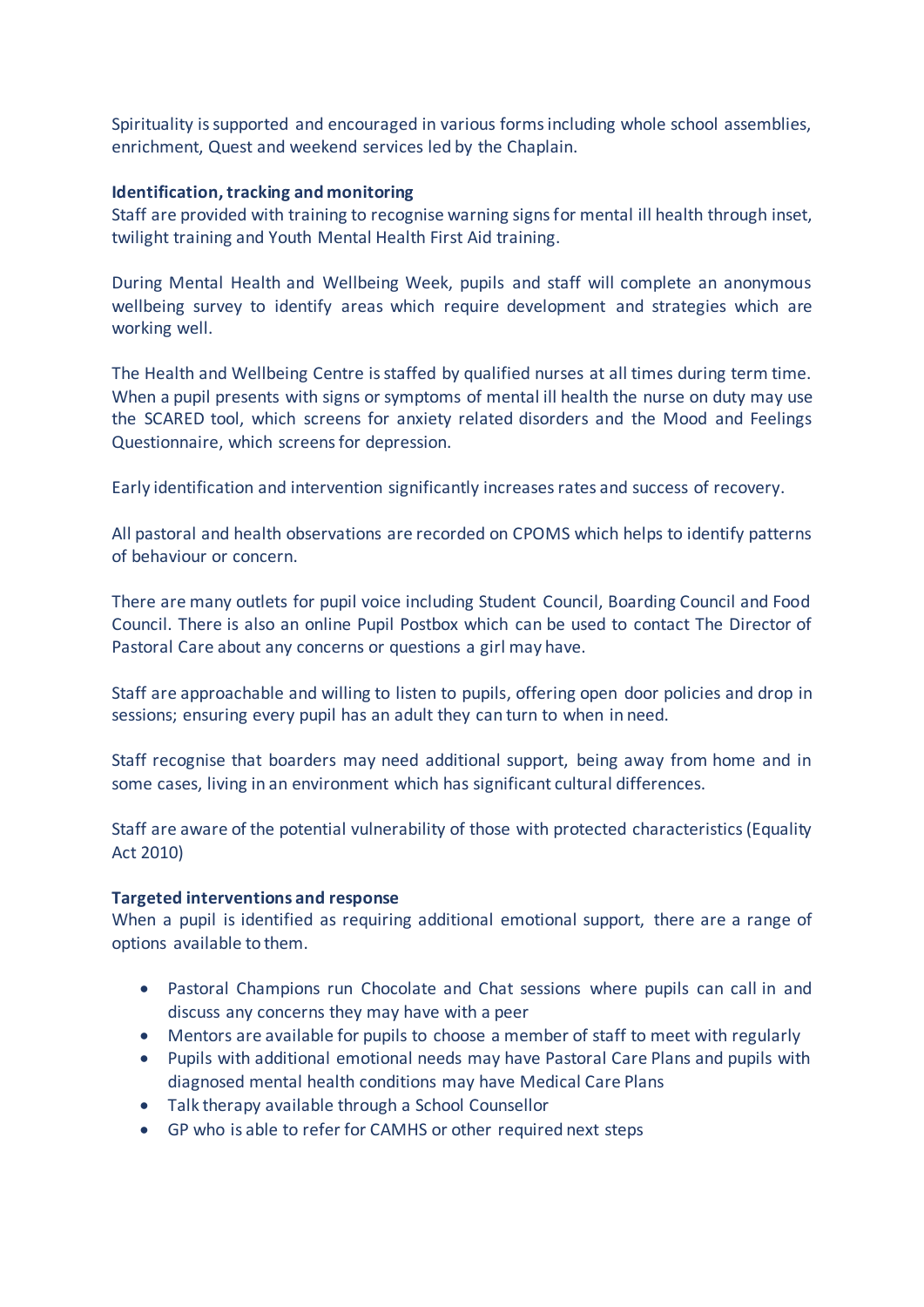We recognise it is important to involve the pupil in decisions about the care and support they receive (providing they are considered Gillick Competent). **(See Appendix 2)**

#### **Raising awareness**

We recognise and celebrate Children's Mental Health Week and other National and International days which raise awareness of mental health and wellbeing issues.

During Mental Health and Wellbeing Week, various activities take place to involve the whole school. These include Form Time Activities, Assemblies and department specific interventions.

There are posters in all pupil bathrooms in the main school which promote positive mental health and wellbeing and the Staff Wellbeing Board raises awareness of different topics each half term.

#### **CPD & Training**

Inset is used to cover mental health and pastoral training for Teaching and House Staff. The Mental Health and Wellbeing Lead also offers Twilight Inset training for staff on topics such as Listening Skills, Anxiety and Self Harm. The Mental Health and Wellbeing Lead is also a qualified Youth Mental Health First Aid Instructor. Staff are able to apply for further CPD in this area providing it is beneficial to the school.

#### **Staff wellbeing**

Please refer to the Staff Mental Health and Stress Management Policy for information about Staff Wellbeing at MSJ

#### **Working with families**

We recognise the important role that parents, carers and guardians have in promoting and supporting the mental health and wellbeing of their children and endeavour to work together with families when supporting the mental health of our pupils.

When we are concerned about the mental health of a pupil, we will always try to inform and involve their parents as quickly as possible. In most cases, parents will be informed but there may be circumstances when this does not happen, such as when a safeguarding concern is involved. Pupils over the age of 16 are entitled to consent to their own treatment.

Parents are given opportunities to attend Mental Health Parent Forums, which involve a talk offering information and signposting with regard to a particular area of Mental Health and a question and answer session. Parent sessions are published on iSams for parents who are unable to attend. Parents also have access to the PSHEEC programme via iSams and are often invited to talks from outside speakers on subjects which may impact on their children's wellbeing.

#### **Warning signs**

Staff may notice warning signs which could indicate a pupil is experiencing mental health difficulties. These should always be taken seriously and any concerns should be logged on CPOMS and reported to the Health and Wellbeing Centre, Head of Year and Housemistress.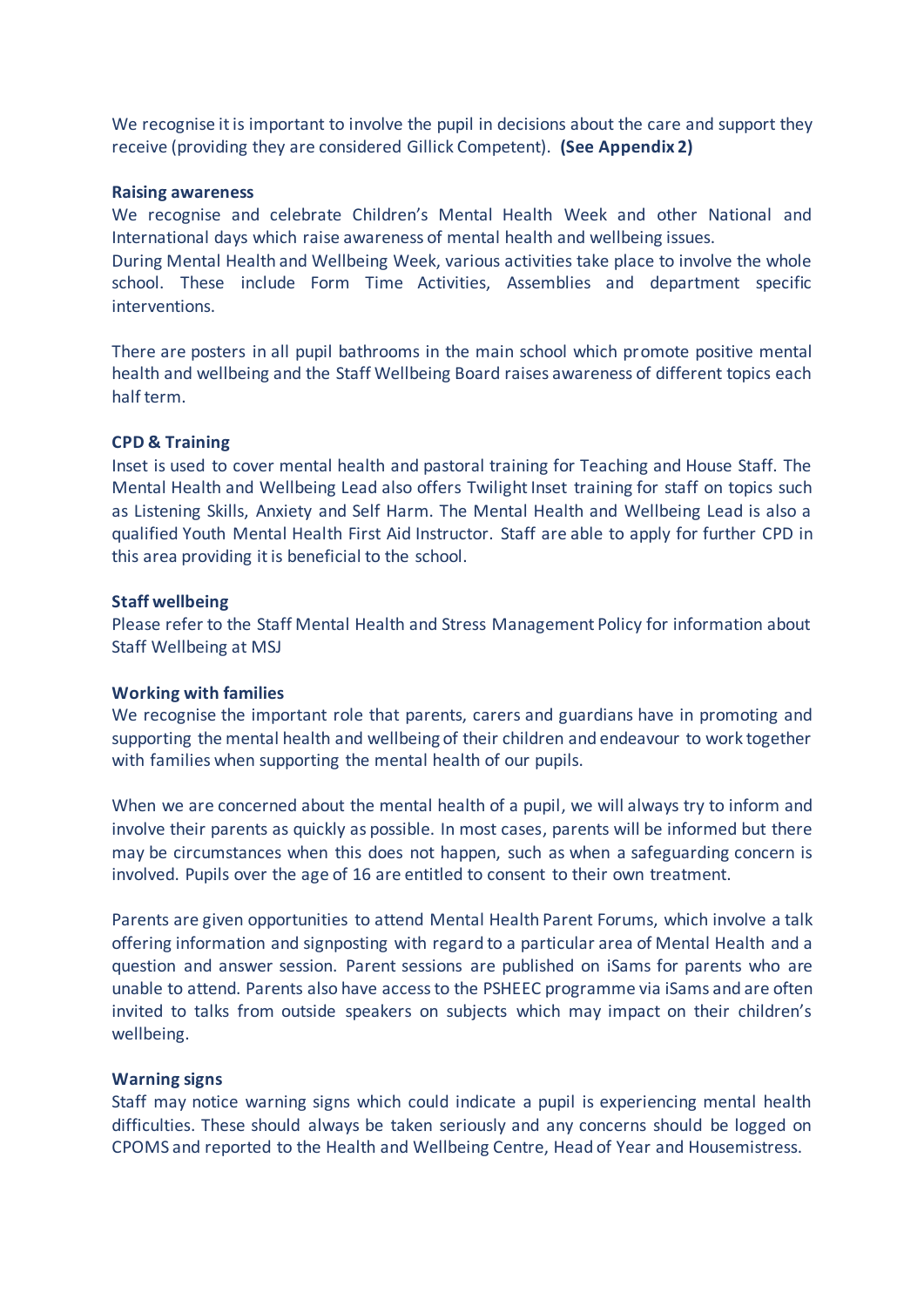Possible warning signs include:

- Physical signs of self-harm
- Changes in eating and or sleeping habits
- Increased isolation or becoming withdrawn
- Changes in activity levels
- Changes in mood
- Underperforming academically
- Talking about suicide or self-harm
- Abuse of drugs or alcohol
- Secretive behaviour
- Lateness to or absence from school
- Repeated physical pain or nausea with no evident cause

Someone experiencing mental health difficulties may display all, some or none of the above, but recognising any changes in behaviour can assist with early identification.

Staff are not expected to diagnose mental health conditions but have a duty of care to act on any warning signs they notice or concerns they may have.

## **Managing disclosure and confidentiality**

When someone chooses to open up, it's important to let them know they have done the right thing. Listen non-judgementally and ask open questions. Share what you plan to do next and never promise confidentiality.

# **Links with other policies**

Safeguarding and Child Protection Policy Medical Policy for the Health and Wellbeing Centre PSHEEC Policy Anti-Bullying Policy Equal Opportunities Policy Staff Behaviour and Code of Conduct Policy Self-Harm Policy Suicide Prevention Policy

# **Appendix 1**

Mental Health & Resilience Topics taught in PSHE 2020-2021

| Year               | <b>Topic</b> |                           |
|--------------------|--------------|---------------------------|
| $R - 2$ (Pre-Prep) |              | • Friendships and sharing |
|                    | $\bullet$    | Feelings and emotions     |
|                    | $\bullet$    | What I like and why       |
| 3 & 4              | $\bullet$    | <b>Fluid Friends</b>      |
|                    | $\bullet$    | Attitudes and values      |
|                    | $\bullet$    | Anxiety and worries       |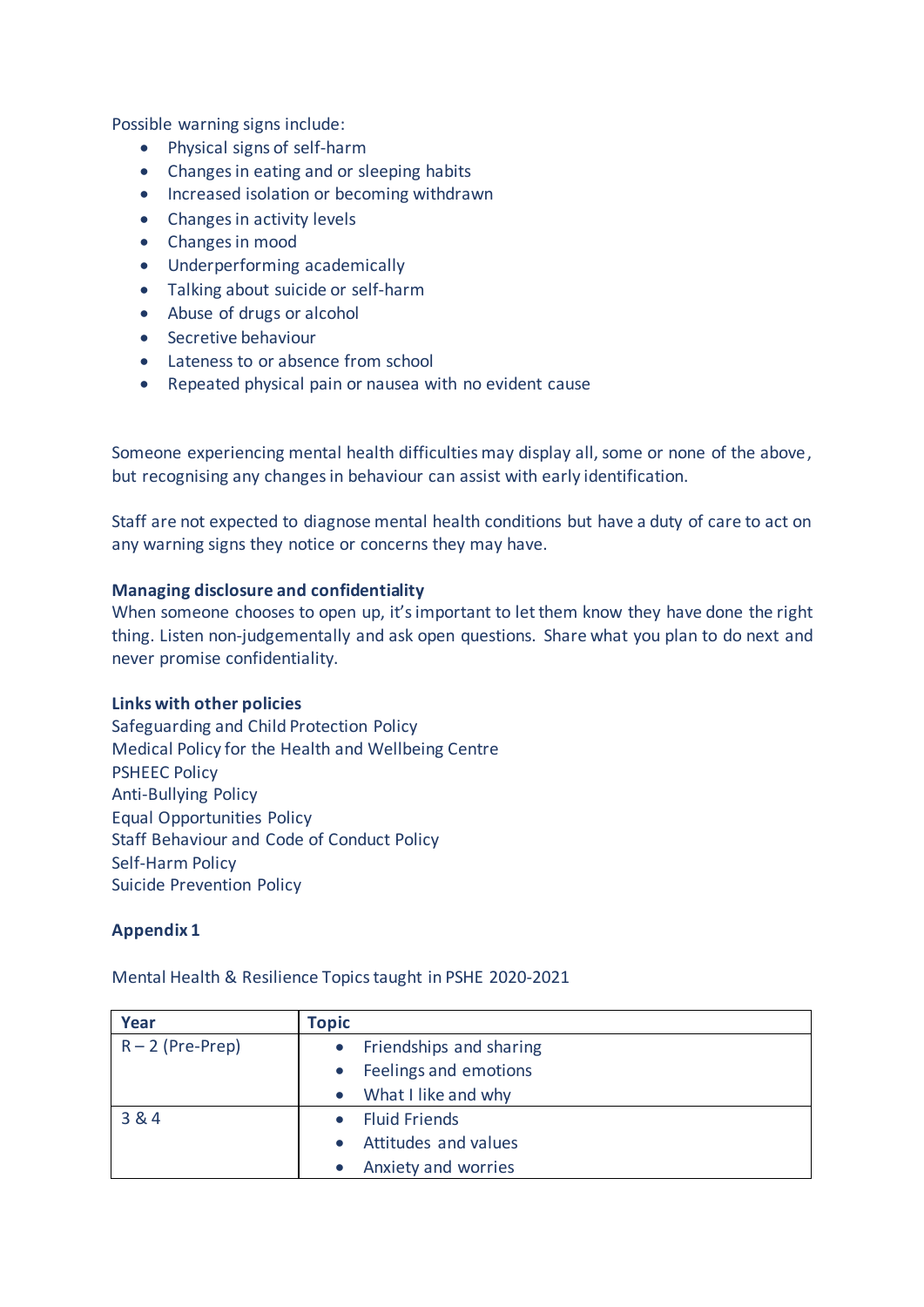| 5&6            | <b>Puberty and Bodies</b><br>$\bullet$                             |
|----------------|--------------------------------------------------------------------|
|                | Different opinions and debate                                      |
|                | Girls on Board skill building<br>$\bullet$                         |
| $\overline{7}$ | Anxieties and worries<br>$\bullet$                                 |
|                | <b>Right and wrong</b><br>$\bullet$                                |
|                | Girls on Board skill building<br>$\bullet$                         |
|                | Can you trust the media?<br>$\bullet$                              |
| 8              | Body image and self esteem<br>$\bullet$                            |
|                | Speaking your mind                                                 |
|                | How to express your ideas<br>$\bullet$                             |
|                | Girls on Board skill building<br>$\bullet$                         |
| 9              | Body image and self esteem<br>$\bullet$                            |
|                | <b>Healthy relationships</b>                                       |
|                | LGBTQ+<br>$\bullet$                                                |
|                | Racism prejudice and discrimination<br>$\bullet$                   |
|                | Girls on Board skill building<br>$\bullet$                         |
| 10             | Stress and anxiety<br>$\bullet$                                    |
|                | Healthy coping strategies                                          |
|                | .b Mindfulness course<br>$\bullet$                                 |
|                | Friendships - trust, altruism, shared values, empathy<br>$\bullet$ |
|                | Girls on Board skill building                                      |
| 11             | 5 ways to wellbeing<br>$\bullet$                                   |
|                | Changing relationships<br>$\bullet$                                |
|                | <b>Healthy relationships</b>                                       |
| 12             | Managing time and commitments<br>$\bullet$                         |
|                | Relationships and commitments<br>$\bullet$                         |
|                | 5 Ways to wellbeing                                                |
| 13             | University life skills<br>$\bullet$                                |

# **Appendix 2**

**NHS Information on Gillick Competence:**

*Children and young people People aged 16 or over are entitled to consent to their own treatment, and this can only be overruled in exceptional circumstances.*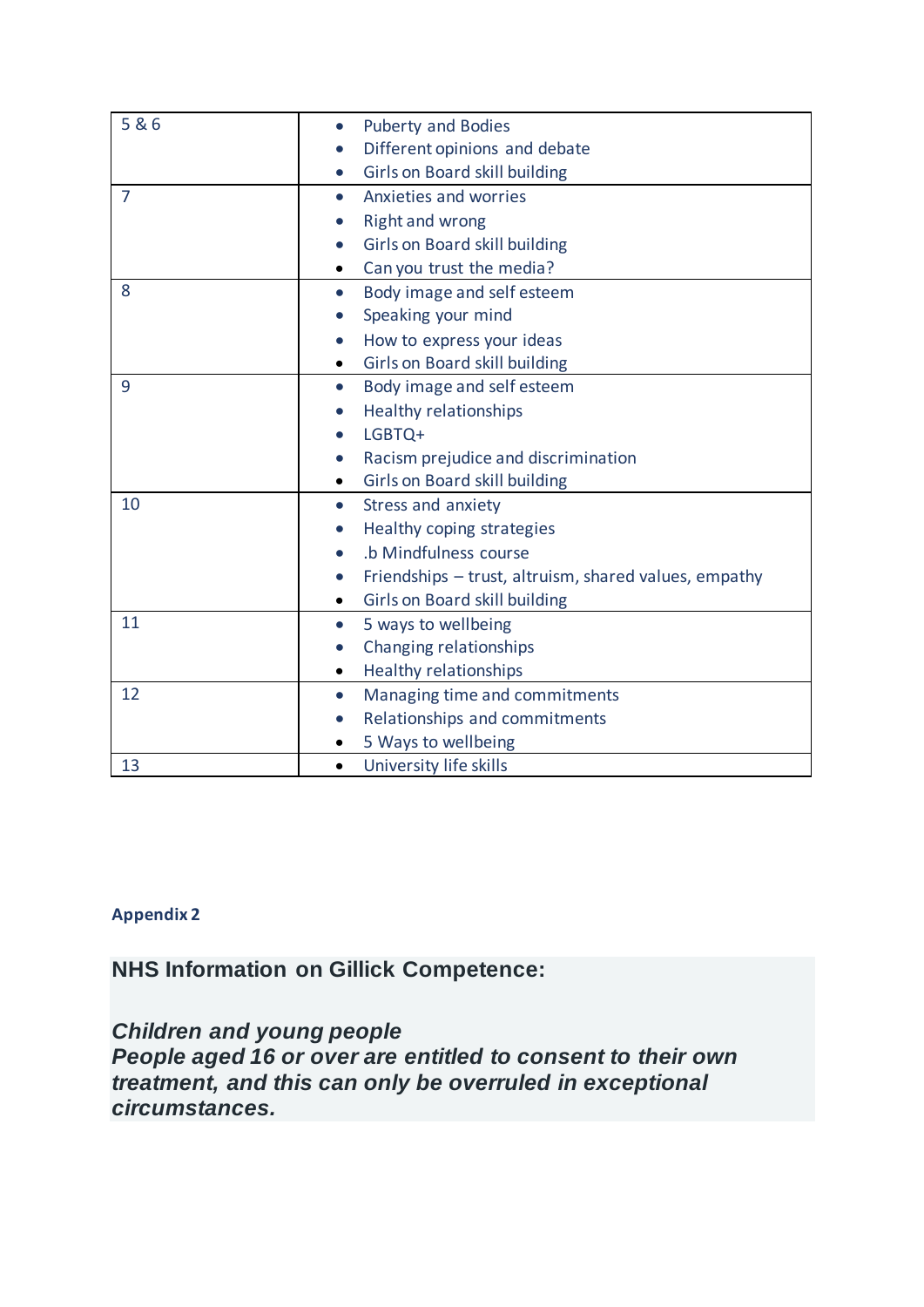Like adults, young people (aged 16 or 17) are presumed to have sufficient capacity to decide on their own medical treatment, unless there's significant evidence to suggest otherwise.

Children under the age of 16 can consent to their own treatment if they're believed to have enough intelligence, competence and understanding to fully appreciate what's involved in their treatment.

This is known as being Gillick competent.

Otherwise, someone with parental responsibility can consent for them.

This could be:

- the child's mother or father
- the child's legally appointed guardian
- a person with a residence order concerning the child
- a local authority designated to care for the child
- a local authority or person with an emergency protection order for the child